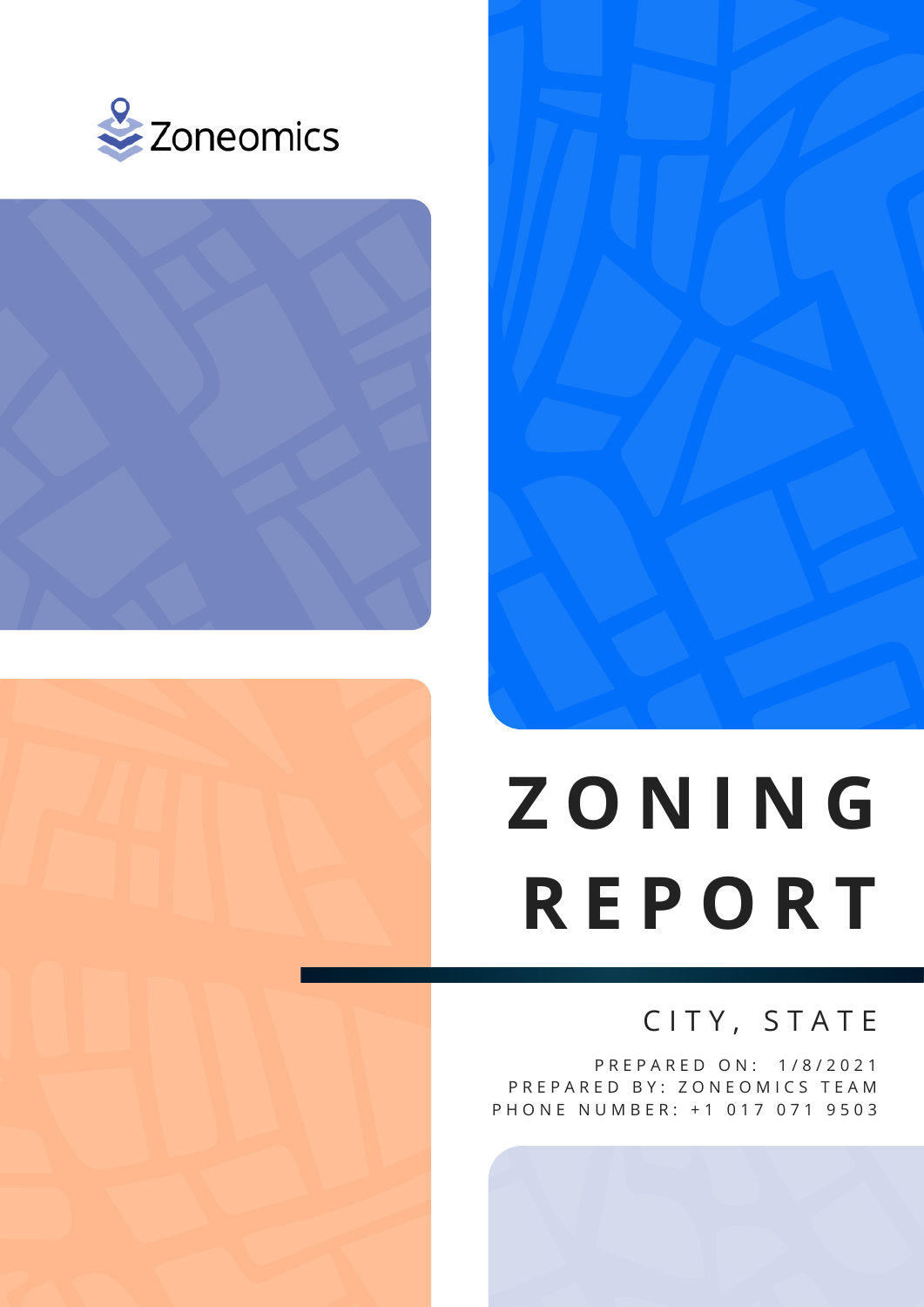## **Z O N I N G R E G U L A T I O N S**

**Zoning Code 2018 Zoning Name 2018 Zoning Type** 

T 6 - 48 A - O Urban Core Zone

#### **Z o n i n g G u i d e -**

The Urban Center Zone consists of higher Density Mixed-Use Building types that accommodate retail and office Uses, rowhouses and apartments. A network of small blocks has Thoroughfares with wide Sidewalks, steady street tree planting and Buildings set close to the Frontages with frequent doors and windows.

#### **P r o h i b i t e d**

■ AN CILLARY UNIT ■ WORK - LIVE ■ LODGING ■ ENTERTAINMENT ESTAB. - ADULT ■ M A J OR FA CILITY · RESCUE MISSION · AUTO-RELATED INDUSTRIAL ESTBL. · M A N U F A C T U R I N G A N D P R O C E S S I N G · M A R I N E R E L A T E D I N D U S T R I A L E S T B L . · PRODUCTS AND SERVICES . STORAGE/ DISTRIBUTION FACILITY

#### **A s O f R i g h t**

■ SINGLE FAMILY RESIDENCE ■ COMMUNITY RESIDENCE ■ TWO FAMILY RESIDENCE ■ M ULTI FAM ILY HOUSING . DORMITORY . HOME OFFICE . LIVE - WORK . BED & B R E A K F A ST = INN = HOTEL = OFFICE = ENTERTAINMENT ESTABLISHMENT = FOOD SERVICE ESTABLISHMENT · GENERAL COMMERCIAL · PLACE OF ASSEMBLY · R E C R E A T I O N A L E S T A B L I S H M E N T . R E C R E A T I O N A L F A C I L IT T A L I T T T Y . LEARNING CENTER · PRE-SCHOOL · RESEARCH FACILITY

#### **A l l o w e d B y W a r r a n t**

■ AUTO-RELATED COMMERCIAL ESTAB. ■ MARINE RELATED COMMERCIAL ESTAB. ■ OPEN AIR RETAIL · COMMUNITY FACILITY · COMMUNITY SUPPORT FACILITY · IN FRASTRUCTURE AND UTILITIES . MARINA - PUBLIC PARKING - TRANSIT FACILITIES -C H I L D C A R E = COLLEGE / UNIVERSITY = ELEMENTARY SCHOOL = MIDDLE / HIGH SCHOOL · SPECIAL TRAINING / VOCATIONAL

#### **A l l o w e d B y E x c e p t i o n**

■ ALCOHOL BEVERAGE SERVICE ESTAB. ■ AMUSEMENT RIDE ■ REGIONAL ACTIVITY C O M P L E X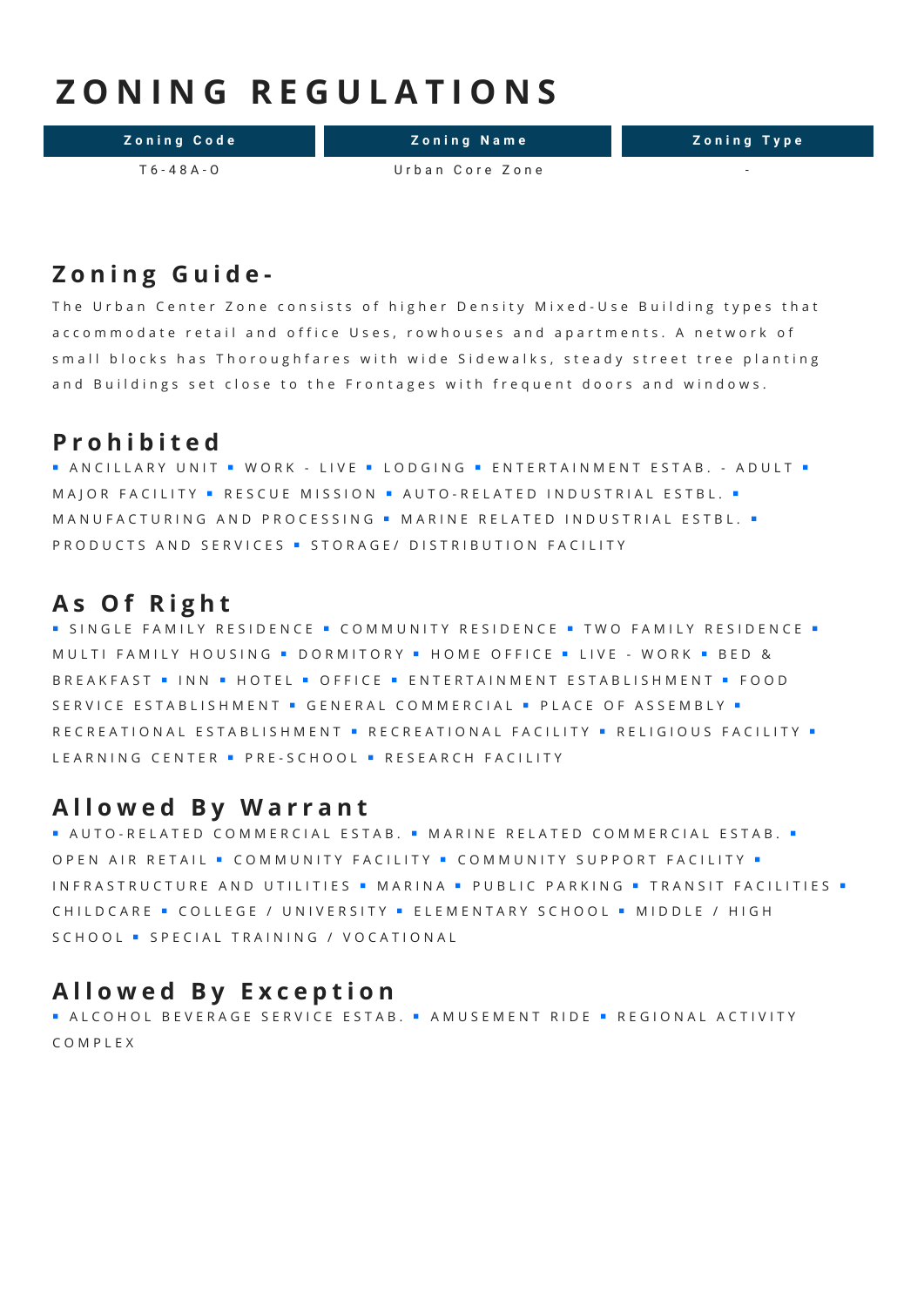## **Z o n i n g M a p ( T 6 - 4 8 A - O )**



| Zone Name                                       | Urban Core Zone         |
|-------------------------------------------------|-------------------------|
| Max Far                                         | 11                      |
| Density                                         | 150 due/acre max        |
| Map Zone                                        | $t6 - 48$               |
| Max Coverage                                    | 80%                     |
| Min Lot Area                                    | 5000                    |
| Lot Width Feet                                  | 100                     |
| Zoning Code Link                                | Click here to open link |
| Max Building Height                             | 48                      |
| <b>Rear Setback Min Feet</b>                    | $\overline{0}$          |
| Side Setback Min Feet                           | $\overline{0}$          |
| <b>Principal Front Setback Min Feet</b>         | 10                      |
| Secondary Front Setback Min Feet                | 10                      |
| Frontage At Front Setback Min Percent           | 70                      |
| Min Open Space Requirements Percent of Lot Area | 10                      |
|                                                 |                         |

Linked to the official source of *t h e Z o n i n g C o d e I n f o r m a i t o n .*